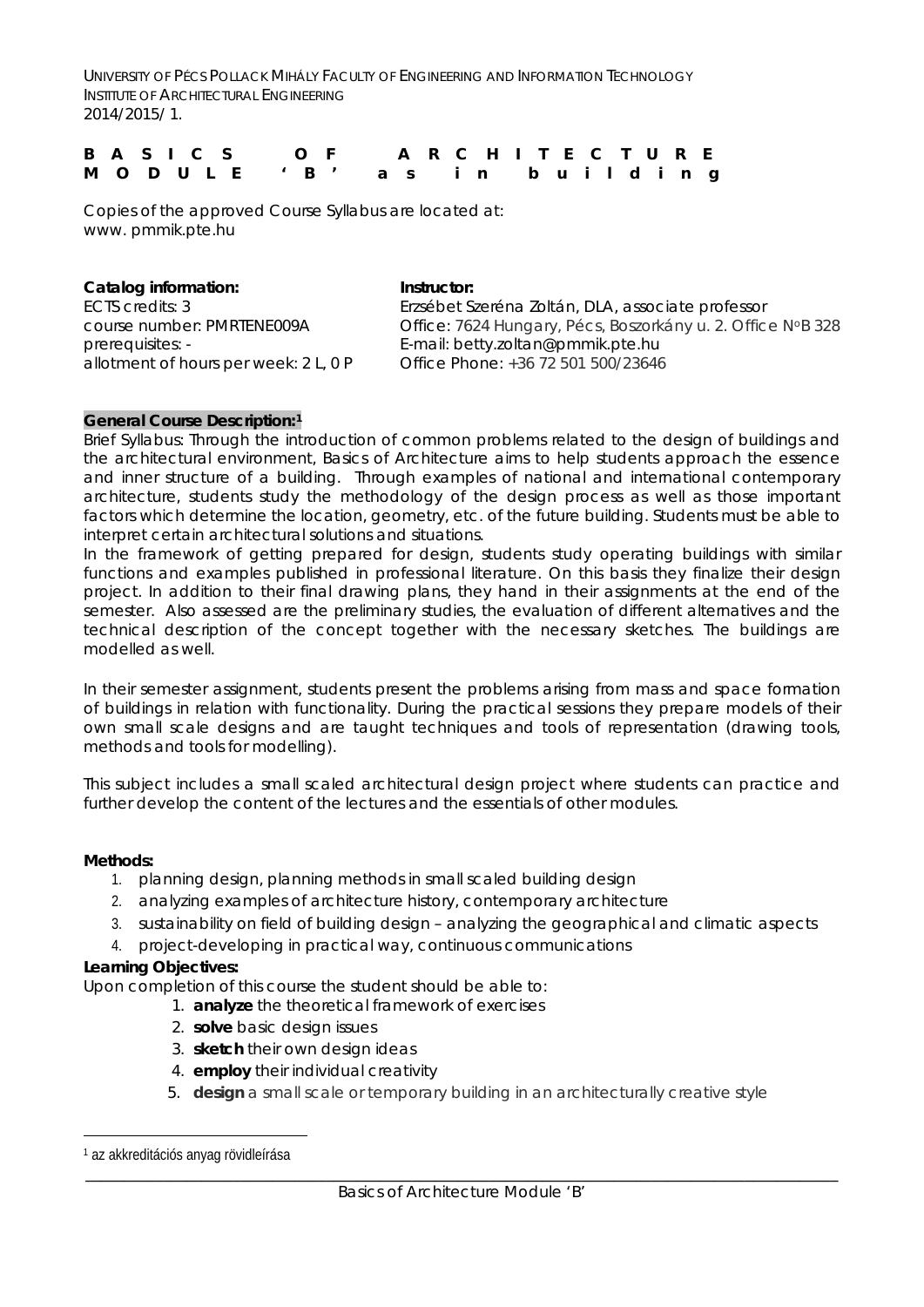UNIVERSITY OF PÉCS POLLACK MIHÁLY FACULTY OF ENGINEERING AND INFORMATION TECHNOLOGY INSTITUTE OF ARCHITECTURAL ENGINEERING 2014/2015/ 1.

## **Process:**

In lectures we will examine a small number of relevant examples primarily through images or site visits. The basis for building design methodology will be achieved via knowledge about architectural history and precedent of type. The course pattern analyzes important examples of International and Hungarian buildings regarding architectural space, architectural form, the use of materials and structures, in relationship to various environmental factors. Lectures will provide the general theoretical framework of future exercises, in which the practice how to draw lines, surfaces, volumes, mass, spatial composition in appropriate proportion and scale will be learned. Exercises will engage physical objects as they exist in our perception and design process as it culminates in our imagination. Students will develop skills in building and the comprehension/handling of space through drawing and modeling. Class time will be spent primarily working in one-on-one consultations and in small groups to help perfect architectural skills.

Students will model a virtual architectural space that originates from a 4'×4' cube through addition, subtraction, or abstraction. In additive constructions, forms appear to have been glued together from individual pieces. Subtractive forms appear to have been carved or cut from a previously whole form like a cube, etc. The result has to be remodeled by students through drawings and a portfolio using design and graphic techniques of their choice.

The academic topics are fixed by practical methods; the skills are developed with personal communication between the lector and students. The practical work is in small groups, the students show theirs project in a row, and the project is evaluated by the lector and the students together. The continuous and personal communication is key question on the subject.

## **Required Reading and Other Materials will be equivalent to:**

*Required Reading:*

FREDERICK, Matthew (2007): *101 THINGS I LEARNED IN ARCHITECTURE SCHOOL* The MIT Press; 3rd Edition ISBN 978 0262062664

*Other Materials:*

- 1. EDWARDS, Brian (2008): *Understanding Architecture Through Drawing,* Taylor & Francis ISBN 978-0415444149
- 2. NEUFERT, Ernst NEUFERT Peter (2000). *Architect's Data*, Wiley, ISBN: 9780632037766
- *3.* CERVER , Francisco Asensio : *The World of Contemporary Architecture* , *ISBN* 3829035640
- 4. PEVSNER, Nikolaus *: An Outline of European Architecture: ISBN* 978-1423604938
- 5. PHILIP JODIDIO : *Architecture Now! 1-8* : Publisher : Taschen

# **Schedule:**

- I. Definition of Architecture
	- A. Main terms of design
- II. Harmony in architecture:
	- A. Correlation of location, era, and-man an overview of the history of architecture
	- B. Analysis of scale, proportion, contrast and rhythm
	- C. Architectural shapes and compositions
- III. Design approaches
	- A. Primary elements of design (point elements, linear elements, planar and